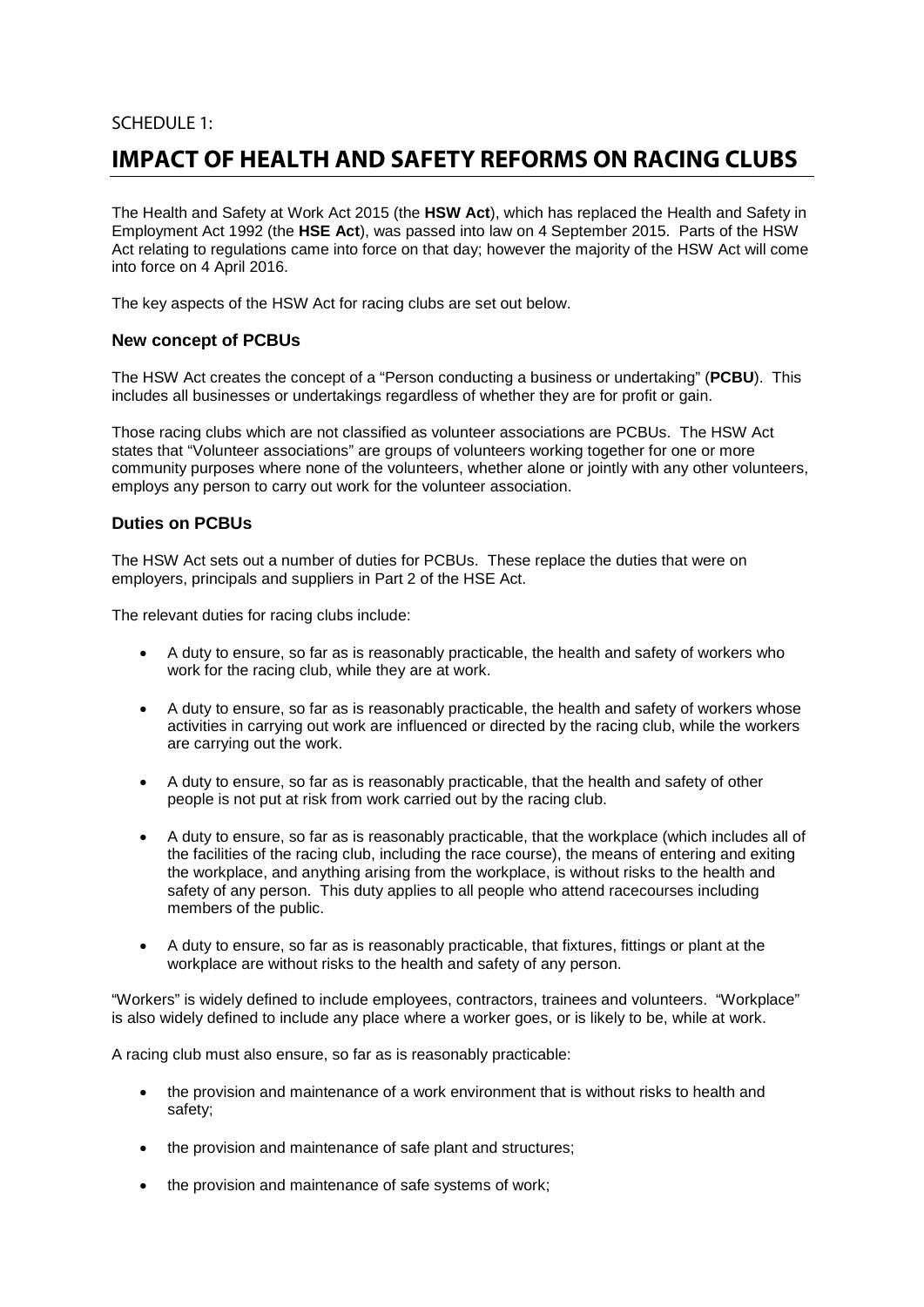- the safe use, handling, and storage of plant, substances and structures;
- the provision of adequate facilities for the welfare at work of workers in carrying out work for the business, including ensuring access to those facilities;
- the provision of any information, training, instruction or supervision that is necessary to protect all persons from risks to their health and safety arising from work carried out as part of the conduct of the business; and
- that the health of workers and the conditions at the workplace are monitored for the purpose of preventing injury or illness of workers arising from the conduct of the business.

### **The standard of care**

Where a duty is imposed on a person under the HSW Act, a person is required to:

- eliminate risks to health and safety, so far as is reasonably practicable; and
- if it is not reasonably practicable to eliminate risks to health and safety, to minimise those risks as far as is reasonably practicable.

What is "reasonably practicable" is determined by taking into account and weighing up all relevant matters including:

- the likelihood of the risk concerned occurring;
- the degree of harm that might result from the hazard or the risk;
- what the person concerned knows, or ought reasonably to know, about the hazard or the risk and the ways of eliminating or minimising the risk;
- the availability and suitability of ways to eliminate or minimise the risk; and
- after assessing the extent of the risk and the available ways of eliminating or minimising the risk, the cost associated with available ways of eliminating the risk, including whether the cost is grossly disproportionate to the risk.

### **Duty on officers**

Officers of PCBUs are required to exercise due diligence to ensure that the PCBU complies with its duties. An "officer" is a person who occupies a position in relation to the business or undertaking that allows the person to exercise significant influence over the management of the business or undertaking.

The due diligence duty requires those people covered by it to:

- (a) acquire and keep up-to-date knowledge of work health and safety matters;
- (b) gain an understanding of the nature of the organisation's operations and generally of the hazards and risks associated with those operations;
- (c) ensure that the organisation has available for use, and uses, appropriate resources and processes to eliminate or minimise risks to health and safety from work carried out as part of the conduct of the business or undertaking;
- (d) ensure that the organisation has appropriate processes for receiving and considering information regarding incidents, hazards, and risks, and for responding in a timely way to that information;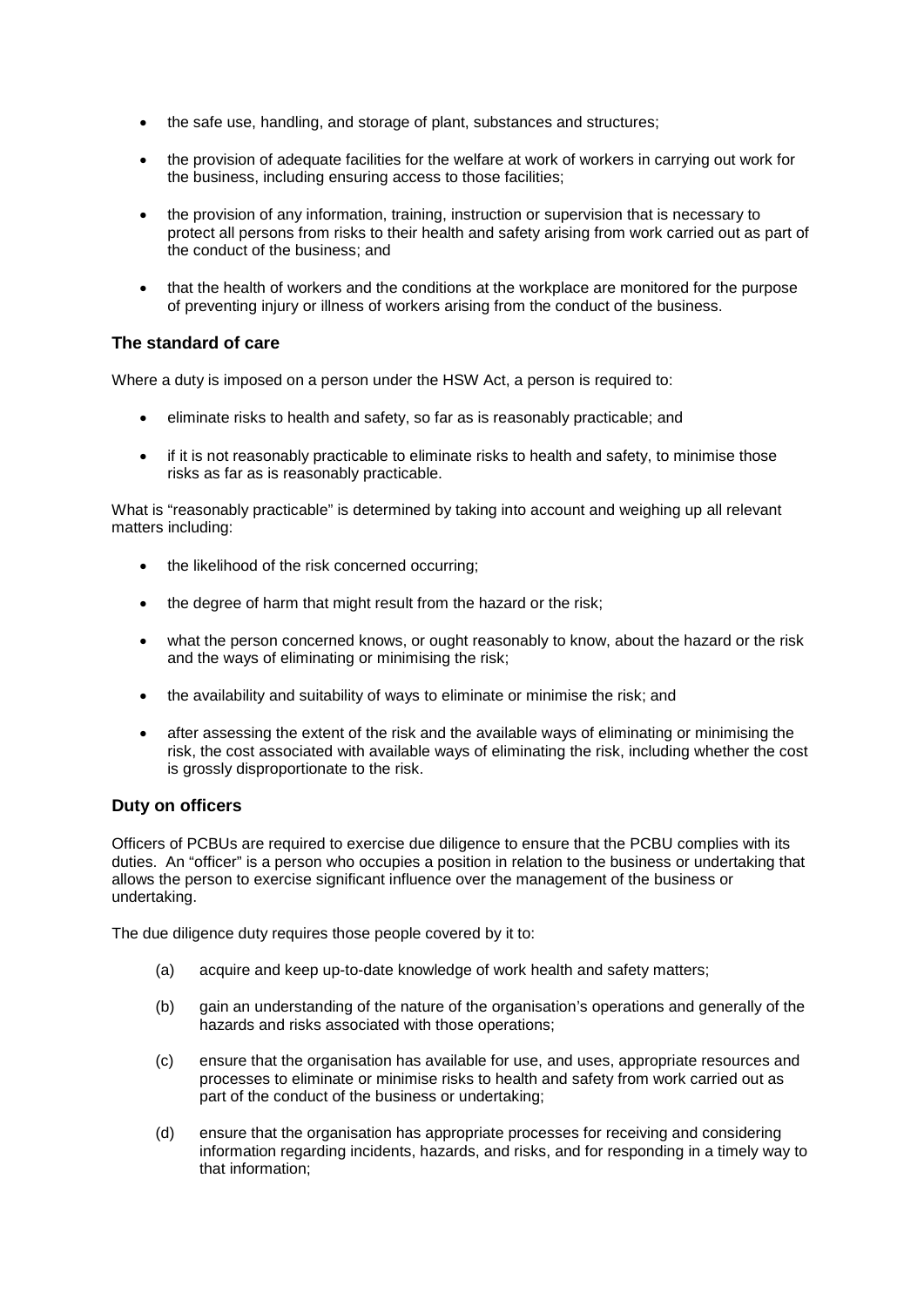- (e) ensure that the organisation has, and implements, processes for complying with any duty or obligation of the organisation; and
- (f) verify the provision and use of the resources referred to above.

The HSW Act provides that an officer can be convicted and found guilty of an offence in relation to the due diligence duty whether or not the PCBU has been convicted or found guilty of an offence under the HSW Act relating to the duty or obligations.

# **Relationship with other parties**

Under the HSW Act, more than one person can have the same duty. The HSW Act provides that if more than one person has a duty for the same matter, each person:

- (a) retains responsibility for that person's duty in relation to the matter; and
- (b) must discharge that person's duty to the extent to which the person has the ability to influence or control the matter or would have had that ability but for an agreement or arrangement purporting to limit or remove that ability.

In all other situations, duties cannot be excluded, limited, modified or transferred by contract.

The HSW Act provides that there is a duty to, so far as is reasonably practicable, consult, co-operate with, and co-ordinate activities with all other PCBUs who have a duty in relation to the same matter. This means that racing clubs must work with NZTR, jockeys and any other relevant people to ensure that risks to health and safety in the thoroughbred racing industry are eliminated or minimised. A failure to work together in this way is an offence and can result in a fine of up to \$20,000 for an individual and up to \$100,000 for an organisation.

### **Higher penalties for offences**

The penalties for offences under the HSW Act are considerably higher than under the HSE Act. There are three categories of offences:

- reckless conduct in respect of a health and safety duty for which the maximum penalties range from a fine of up to \$300,000 or a term of imprisonment of up to five years, or both for an individual who is not a PCBU or an officer of a PCBU; to a fine of up to \$600,000 or a term of imprisonment of up to five years or both for an individual who is a PCBU or an officer of a PCBU; and for any other person, a fine of up to \$3 million;
- failing to comply with a health and safety duty that exposes an individual to risk of death or serious illness for which the maximum penalties range from a fine of up to \$150,000 for an individual who is not a PCBU or an officer of a PCBU; to a fine of up to \$300,000 for an individual who is a PCBU or an officer of a PCBU; and for any other person, a fine of up to \$1.5 million; and
- failing to comply with a health and safety duty for which the maximum penalties range from a fine of up to \$50,000 for an individual who is not a PCBU or an officer of a PCBU; to a fine of up to \$100,000 for an individual who is a PCBU or an officer of a PCBU; and for any other person, a fine of up to \$500,000.

The HSW Act provides that it is not possible to take out insurance against fines or infringement fees under the HSW Act and to do so is a criminal offence. It is, however, possible to take out an insurance policy to indemnify against the costs of defending a prosecution under the HSW Act and for any liability to pay reparation to victims in a notifiable event.